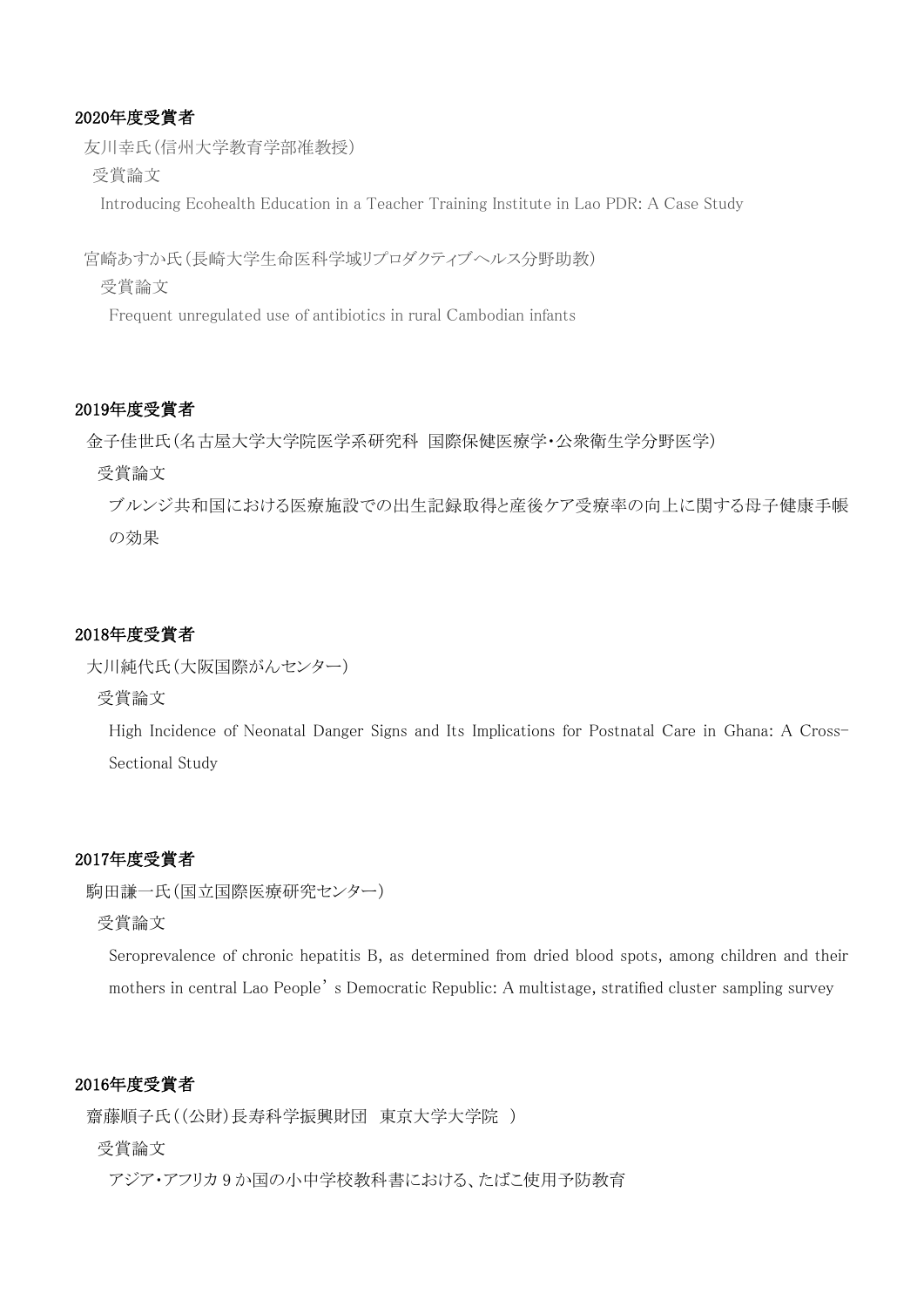### 2015年度受賞者

宮野真輔氏(国立国際医療研究センター)

受賞論文

ザンビア国における国家 HIV エイズケアプログラムの地方部への展開とその結核プログラムへの影響に 関する研究

高橋競氏(東京大学高齢社会総合研究機構)

受賞論文

コロンビア共和国における地雷被災者支援の動向と課題

### 2014年度受賞者

高橋-松本 エミリー氏(研究所 熱帯医学・マラリア研究部)

受賞論文

地域住民への顕微鏡検査技師によるマラリア感染予防啓発活動を強化する因子の決定:フィリピン・パラ ワン州における横断的研究

Determining the active role of microscopists in community awareness-raising activities for malaria prevention: a cross-sectional study in Palawan, the Philippines

# 2013年度受賞者

秋山 剛氏(琉球大学熱帯生物圏研究センター)

受賞論文

schools healthy among Burmese migrants in Thailand, Health Promotion International, 28: 223-232, 2012.

江 啓発氏(名古屋大学大学院医学系研究科)

### 受賞論文

(1) Chiang C, Elshair IH, Kawaguchi L, Fouad NA, Abdou NM, Higuchi M, El Banna SR, Aoyama A. Improvements in the status of women and increased use of maternal health services in rural Egypt. Nagoya J Med Sci, 2012; 74: 233–240

(2) Chiang C, Labeeb SA, Higuchi M, Mohamed AG, Aoyama A. Barriers to the use of basic health services among women in rural southern Egypt (Upper Egypt). Nagoya J Med Sci, 2013; 75: in press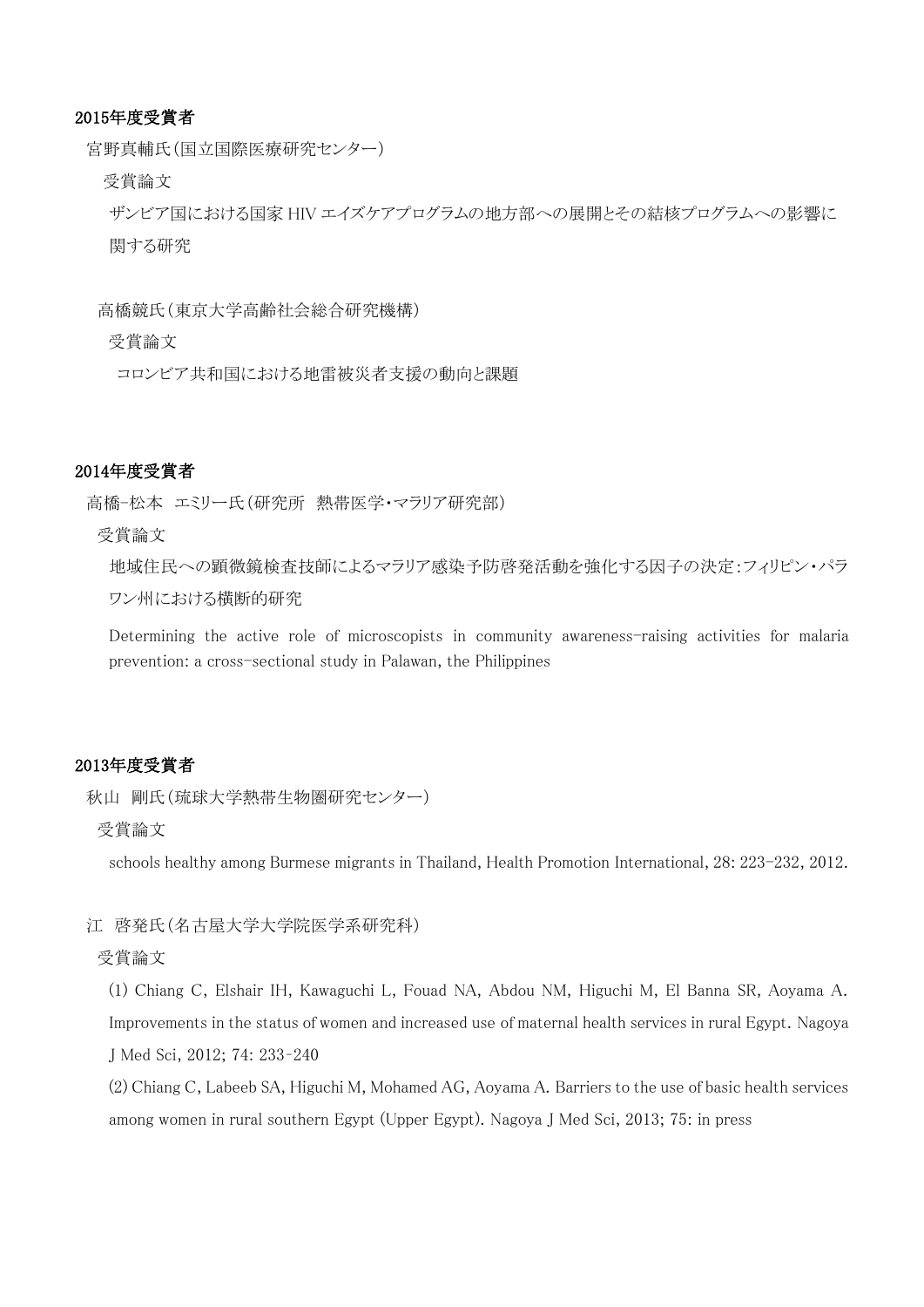## 2012年度受賞者

村井 真介氏(東北大学大学院医学系研究科)

## 受賞論文

Systemic factors of errors in the case identification process of the national routine health information system : A case study of Modified Field Health Services Information System in the Philippines. BMC Health Services Research2011, 11:271

## 2011年度受賞者

野崎 威功真氏(厚生労働省)

## 受賞論文

Social factors affecting ART adherence in rural settings in Zambia. AIDS Care. 2011; 23(7): 831-838.

### 2010年度受賞者

小林 勉氏(岡山大学大学院環境学研究科 博士課程)

#### 受賞論文

The survival of Vibrio cholerae in the natural environment of Zambia: Fish, the suspicious gateway of cholera outbreak? Journal of International Health. 2010, 25(1):33-39.

#### 関 なおみ氏(厚生労働省東京検疫所)

## 受賞論文

戦後日本の「蚊とハエのいない生活実践運動」ー住民参加と国際協力の視点から. Journal of International Health.2009,24(1):1-11.

### 2009年度受賞者

川口 レオ氏(名古屋大学大学院医学系研究科)

### 受賞論文

Seroprevalence of Leptospirosis and Risk Factor Analysis in Flood-prone Rural Areas in Lao.PDR. /The American journal of tropical medicine and hygiene. /2008/ /78(6):957-961.

野中 大輔氏(東京大学大学院医学系研究科) 受賞論文